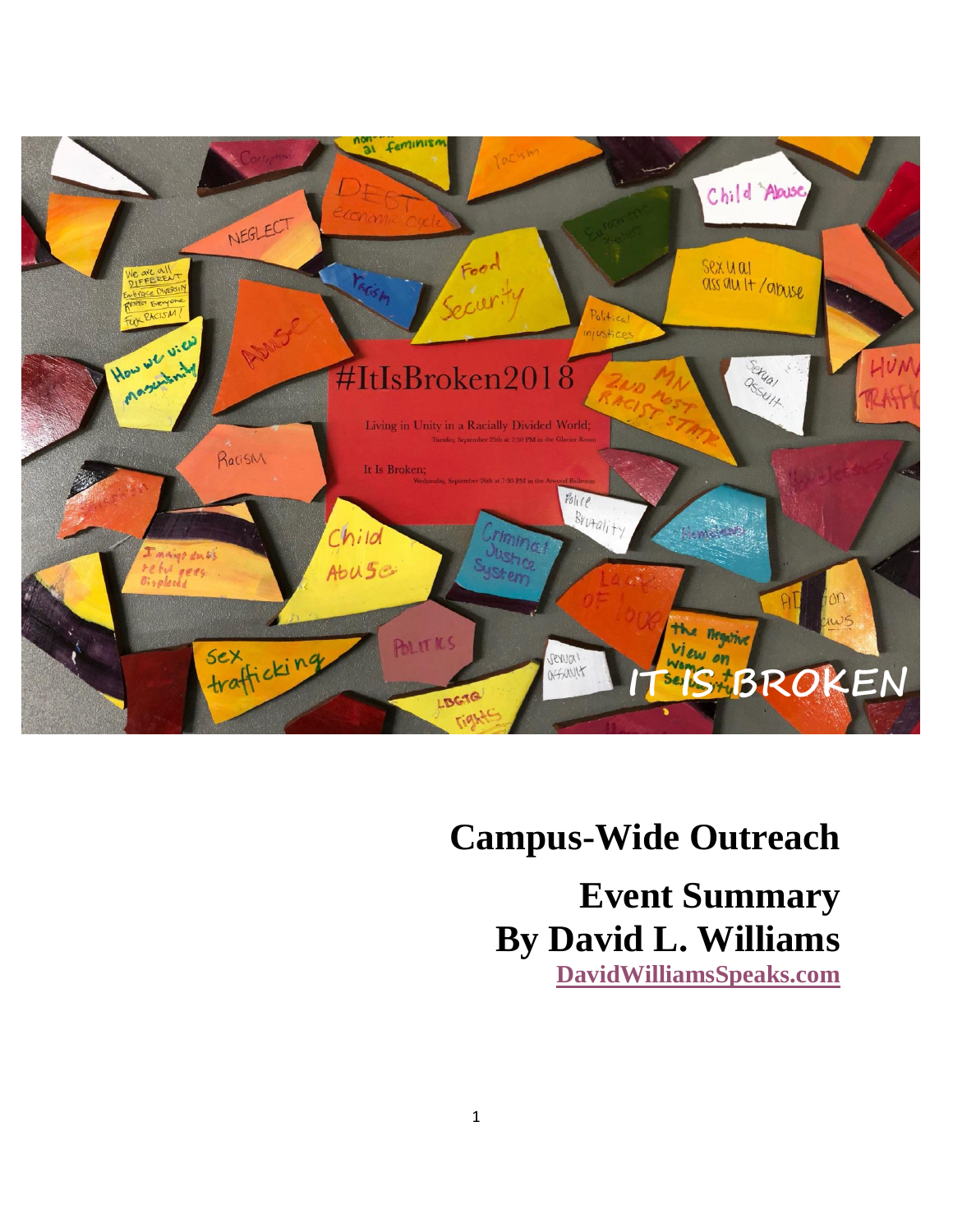# **'IT IS BROKEN' –Comments and Stories**

"David Williams was excellent. Engaging, warm, personable. Audience interested in his personal story about brokenness. David was uncompromising in pointing students to Jesus as THE solution. David gave a very clear gospel presentation." – Cru MTL

"David was incredible. His story is super relatable and his vulnerability is very appealing to all. The Gospel was very clear and the invitation to accept Christ was as well. I heard NOTHING but good things about David from students." - Cru MTL

"David was an amazing speaker. It was the most perfect talk I've ever heard for both Christians and non-Christians…totally relatable." – Karis

"The speaker's solution to the problem with brokenness is something that I've given very little thought to and would like to learn more" –Keith

"David left me just speechless to know how his life was. I wouldn't ever imagine the challenges he had to go through to be at the point where he is today. It made me think so much and I thank David for making me open my eyes and realize things I never thought about." - Lindsey

"His story made me think about hope and I'm glad he found that in God. I might too" – Jon

#### **Brokenness leads to new life**



Peter (name changed) came from a Jewish background. He came to the "It Is Broken" event because he got to smash a tile outside his dorm representing the things he thought were broken in this world. As David walked through story after story, headline after headline of how the world was broken and then his own personal story, he became more and more convinced that there wasn't any hope for the world. Peter's ears perked up when David mentioned that there is hope and it is found in the person

of Jesus. With such weak faith, one might say a mustard seed of faith; Peter placed his faith in Christ that night. (story from 'It Is Broken' at Northwestern University)

One girl named Alyssa found out about It Is Broken from Instagram. She saw it from the hashtag #shsu and decided she should go to that. Alyssa grew up knowing about God but not having a relationship with Him. That night after hearing David's story and the gospel, she decided to start this relationship with Christ. The next day she met with one of our student leaders, Rebekah, and was able to share with her about this new relationship with Christ. She also came to bible study and Cru the following week. (story from 'It Is Broken' at Sam Houston State University)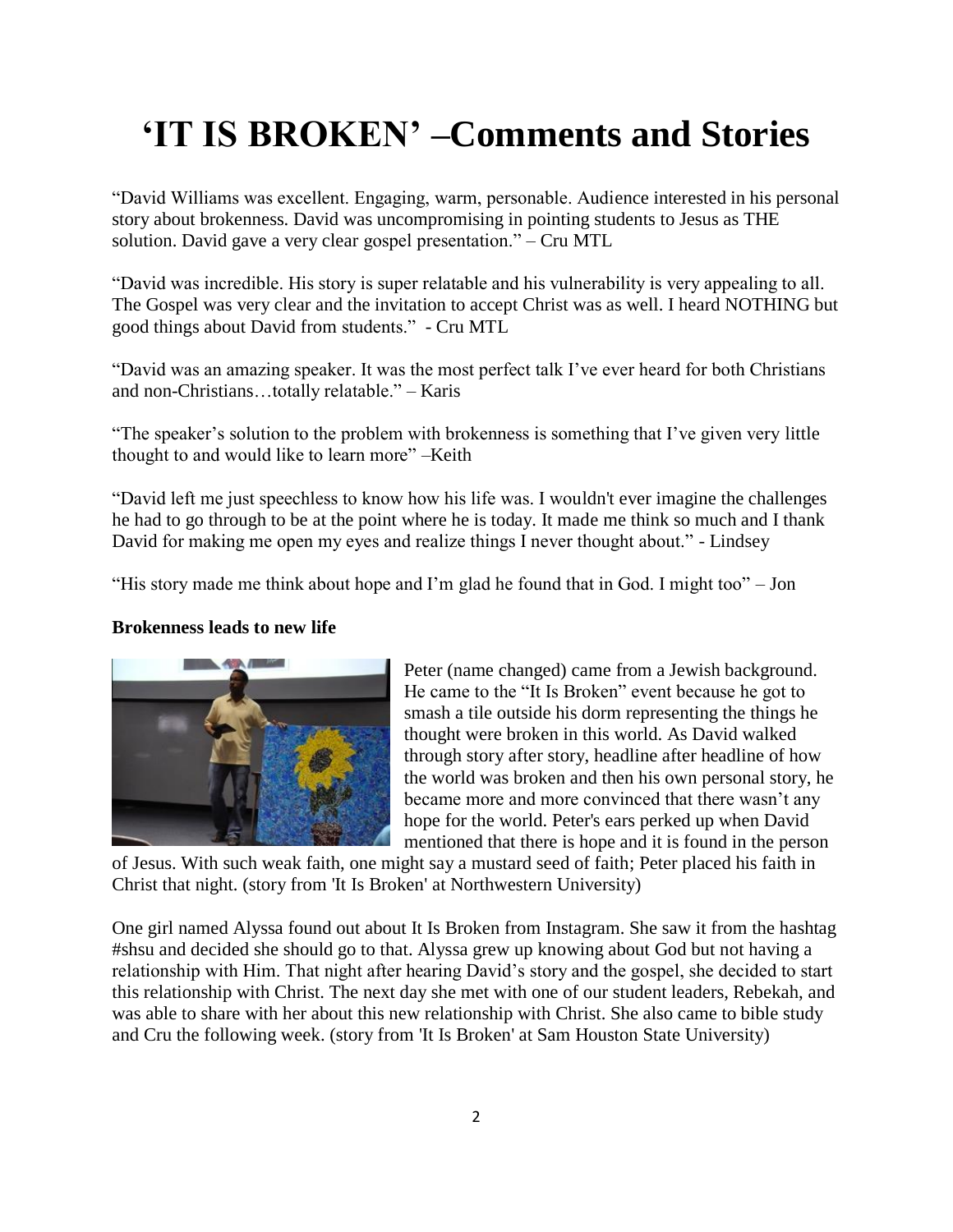## **'IT IS BROKEN' – Event Description**





Watch God mend the broken lives of students on your campus while building community within your movement with the 'IT IS BROKEN' campus wide outreach. Here's how it goes. You start with a promo blitz – chalking, posters, flyers *everywhere* that simply say IT IS BROKEN #itisbroken. Social media will explode with questions, comments and discussion.

The next week staff, CRU students and volunteers walk around the

campus wearing IT IS BROKEN t-shirts while engaging students in conversations about the brokenness in the world and their lives. Students are encouraged to write these areas of brokenness on a tile, and invited to an event later that week*.* The tiles are smashed and

reassembled into a beautiful mosaic. Pictured is the mosaic put together by the Cru ministry at St. Cloud State University in Minnesota.

At the event, David Williams will engage with students on this topic of brokenness by looking at things in the world that most agree are broken. Then he transitions to share his personal story of brokenness to redemption through the gospel of Jesus Christ. After he shares, the mosaic will be unveiled as an illustration of how Christ can take the broken pieces of our lives and make something



beautiful. You can also include a video like [this one](https://www.davidwilliamsspeaks.com/it-is-broken) that Sam Houston State University's Cru put together before unveiling the mosaic.

This outreach is great for large and small movements alike. It is sure to start conversation amongst Christians as well as non-Christians.

Once you decide that you want to bring IT IS BROKEN to your campus, you will be sent a manual that walks you through preparing for this outreach.